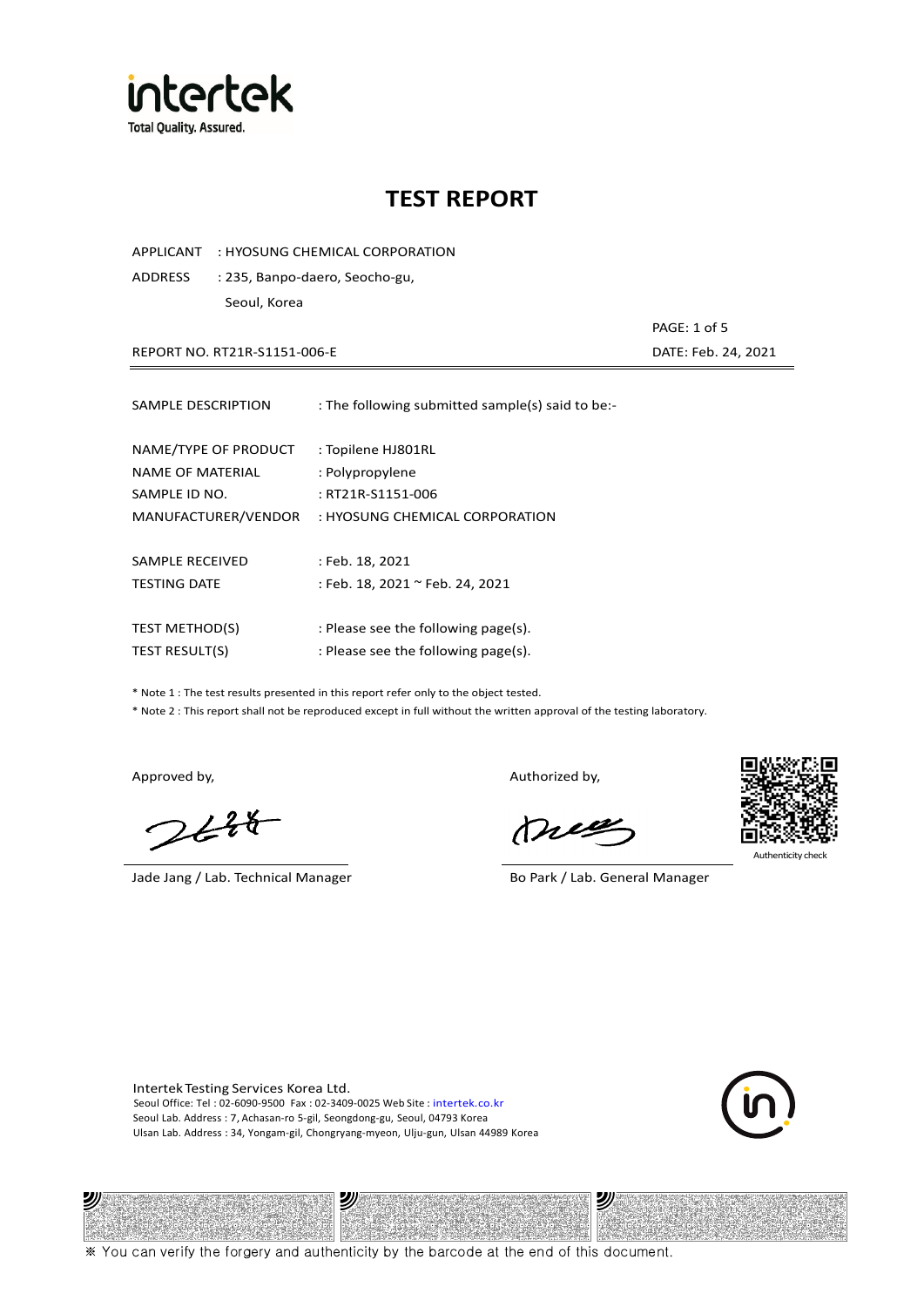

REPORT NO. RT21R-S1151-006-E DATE: Feb. 24, 2021

PAGE: 2 of 5

SAMPLE ID NO. : RT21R-S1151-006 SAMPLE DESCRIPTION : Topilene HJ801RL

| <b>TEST ITEM</b>                        | <b>UNIT</b> | <b>TEST METHOD</b>                                                                                                                          | <b>MDL</b>     | <b>RESULT</b> |
|-----------------------------------------|-------------|---------------------------------------------------------------------------------------------------------------------------------------------|----------------|---------------|
| Cadmium (Cd)                            | mg/kg       | With reference to<br>IEC 62321-5 Edition 1.0: 2013.                                                                                         | 0.5            | N.D.          |
| Lead (Pb)                               | mg/kg       | by acid digestion and<br>determined by ICP-OES                                                                                              | 5              | N.D.          |
| Mercury (Hg)                            | mg/kg       | With reference to<br>IEC 62321-4: 2013/AMD1:<br>2017, by acid digestion and<br>determined by ICP-OES                                        | $\overline{2}$ | N.D.          |
| Hexavalent Chromium (Cr <sup>6+</sup> ) | mg/kg       | With reference to<br>IEC 62321-7-2<br>Edition 1.0 : 2017,<br>by alkaline/toluene digestion<br>and determined by UV-VIS<br>Spectrophotometer | 8              | N.D.          |
| Polybrominated Biphenyl (PBBs)          |             |                                                                                                                                             |                |               |
| Monobromobiphenyl                       | mg/kg       |                                                                                                                                             | 5              | N.D.          |
| Dibromobiphenyl                         | mg/kg       |                                                                                                                                             | 5              | N.D.          |
| Tribromobiphenyl                        | mg/kg       |                                                                                                                                             | 5              | N.D.          |
| Tetrabromobiphenyl                      | mg/kg       | With reference to                                                                                                                           | 5              | N.D.          |
| Pentabromobiphenyl                      | mg/kg       | IEC 62321-6 Edition 1.0 : 2015,                                                                                                             | 5              | N.D.          |
| Hexabromobiphenyl                       | mg/kg       | by solvent extraction and                                                                                                                   | 5              | N.D.          |
| Heptabromobiphenyl                      | mg/kg       | determined by GC/MS                                                                                                                         | 5              | N.D.          |
| Octabromobiphenyl                       | mg/kg       |                                                                                                                                             | $\overline{5}$ | N.D.          |
| Nonabromobiphenyl                       | mg/kg       |                                                                                                                                             | 5              | N.D.          |
| Decabromobiphenyl                       | mg/kg       |                                                                                                                                             | 5              | N.D.          |
| Polybrominated Diphenyl Ether (PBDEs)   |             |                                                                                                                                             |                |               |
| Monobromodiphenyl ether                 | mg/kg       |                                                                                                                                             | 5              | N.D.          |
| Dibromodiphenyl ether                   | mg/kg       |                                                                                                                                             | 5              | N.D.          |
| Tribromodiphenyl ether                  | mg/kg       |                                                                                                                                             | 5              | N.D.          |
| Tetrabromodiphenyl ether                | mg/kg       | With reference to                                                                                                                           | 5              | N.D.          |
| Pentabromodiphenyl ether                | mg/kg       | IEC 62321-6 Edition 1.0 : 2015,                                                                                                             | 5              | N.D.          |
| Hexabromodiphenyl ether                 | mg/kg       | by solvent extraction and                                                                                                                   | 5              | N.D.          |
| Heptabromodiphenyl ether                | mg/kg       | determined by GC/MS                                                                                                                         | 5              | N.D.          |
| Octabromodiphenyl ether                 | mg/kg       |                                                                                                                                             | 5              | N.D.          |
| Nonabromodiphenyl ether                 | mg/kg       |                                                                                                                                             | 5              | N.D.          |
| Decabromodiphenyl ether                 | mg/kg       |                                                                                                                                             | 5              | N.D.          |

Tested by : Jooyeon Lee, Chano Kim, Hayan Park

Notes : mg/kg = ppm = parts per million  $<$  = Less than N.D. = Not detected ( <MDL )

沙

MDL = Method detection limit

Intertek Testing Services Korea Ltd. Seoul Office: Tel : 02-6090-9500 Fax : 02-3409-0025 Web Site : intertek.co.kr Seoul Lab. Address : 7, Achasan-ro 5-gil, Seongdong-gu, Seoul, 04793 Korea Ulsan Lab. Address : 34, Yongam-gil, Chongryang-myeon, Ulju-gun, Ulsan 44989 Korea

沙



沙

※ You can verify the forgery and authenticity by the barcode at the end of this document.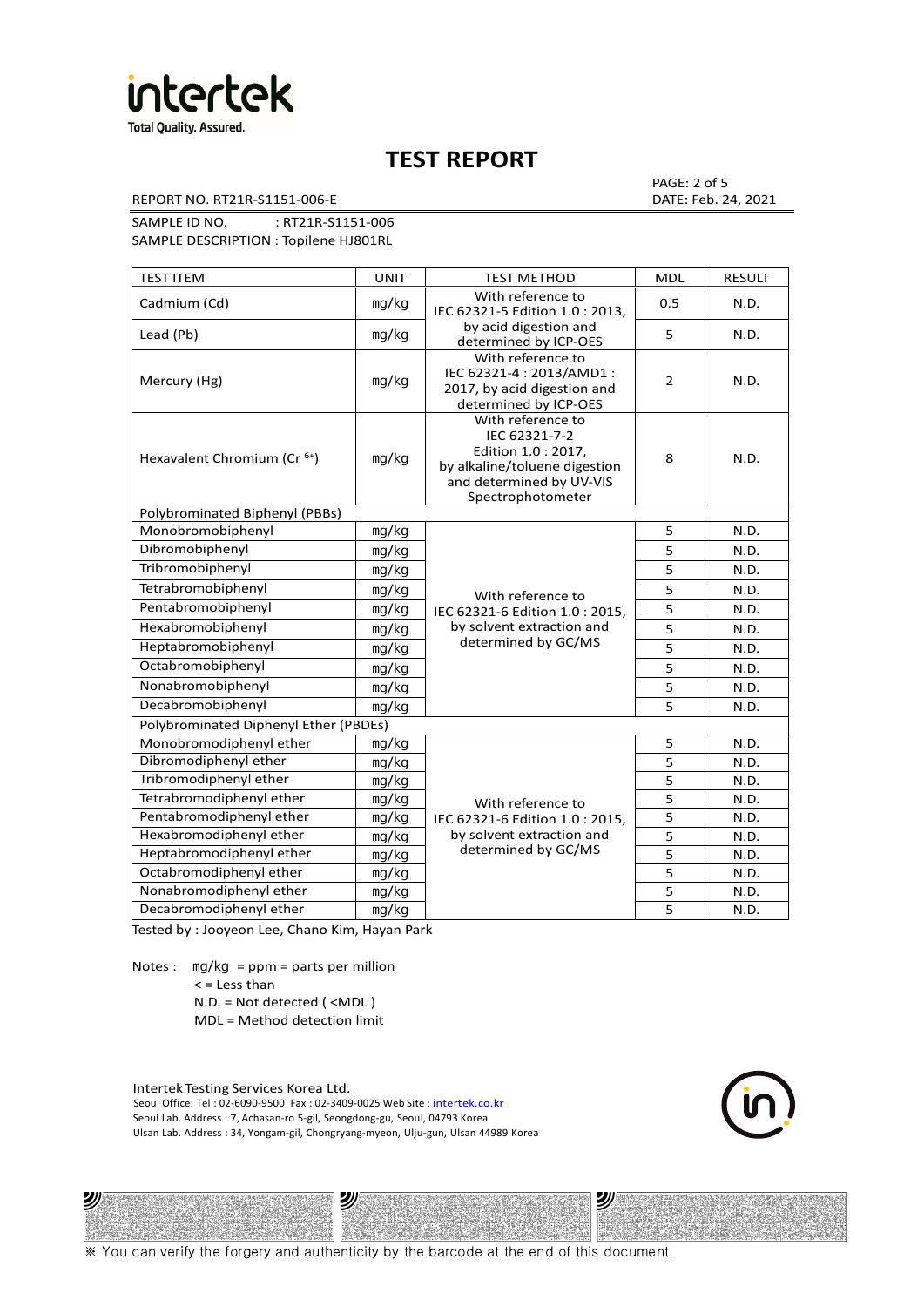

REPORT NO. RT21R-S1151-006-E DATE: Feb. 24, 2021

PAGE: 3 of 5

SAMPLE ID NO. : RT21R-S1151-006 SAMPLE DESCRIPTION : Topilene HJ801RL

| <b>TEST ITEM</b>                     | CAS NO.       | UNIT  | <b>TEST METHOD</b>                                      | <b>MDL</b> | <b>RESULT</b> |
|--------------------------------------|---------------|-------|---------------------------------------------------------|------------|---------------|
| Dibutyl phthalate<br>(DBP)           | $84 - 74 - 2$ | mg/kg | With reference to<br>IEC 62321-8<br>Edition 1.0 : 2017, | 50         | N.D.          |
| Di(2-ethylhexyl) phthalate<br>(DEHP) | 117-81-7      | mg/kg |                                                         | 50         | N.D.          |
| Benzyl butyl phthalate<br>(BBP)      | 85-68-7       | mg/kg | by solvent extraction<br>and determined by<br>GC/MS     | 50         | N.D.          |
| Diisobutyl phthalate<br>(DIBP)       | 84-69-5       | mg/kg |                                                         | 50         | N.D.          |

Tested by : Hayan Park

Notes :  $mq/kg = ppm = parts per million$  $<$  = Less than N.D. = Not detected ( <MDL ) MDL = Method detection limit

\* View of sample as received;-



Intertek Testing Services Korea Ltd. Seoul Office: Tel : 02-6090-9500 Fax : 02-3409-0025 Web Site : intertek.co.kr Seoul Lab. Address : 7, Achasan-ro 5-gil, Seongdong-gu, Seoul, 04793 Korea Ulsan Lab. Address : 34, Yongam-gil, Chongryang-myeon, Ulju-gun, Ulsan 44989 Korea





※ You can verify the forgery and authenticity by the barcode at the end of this document.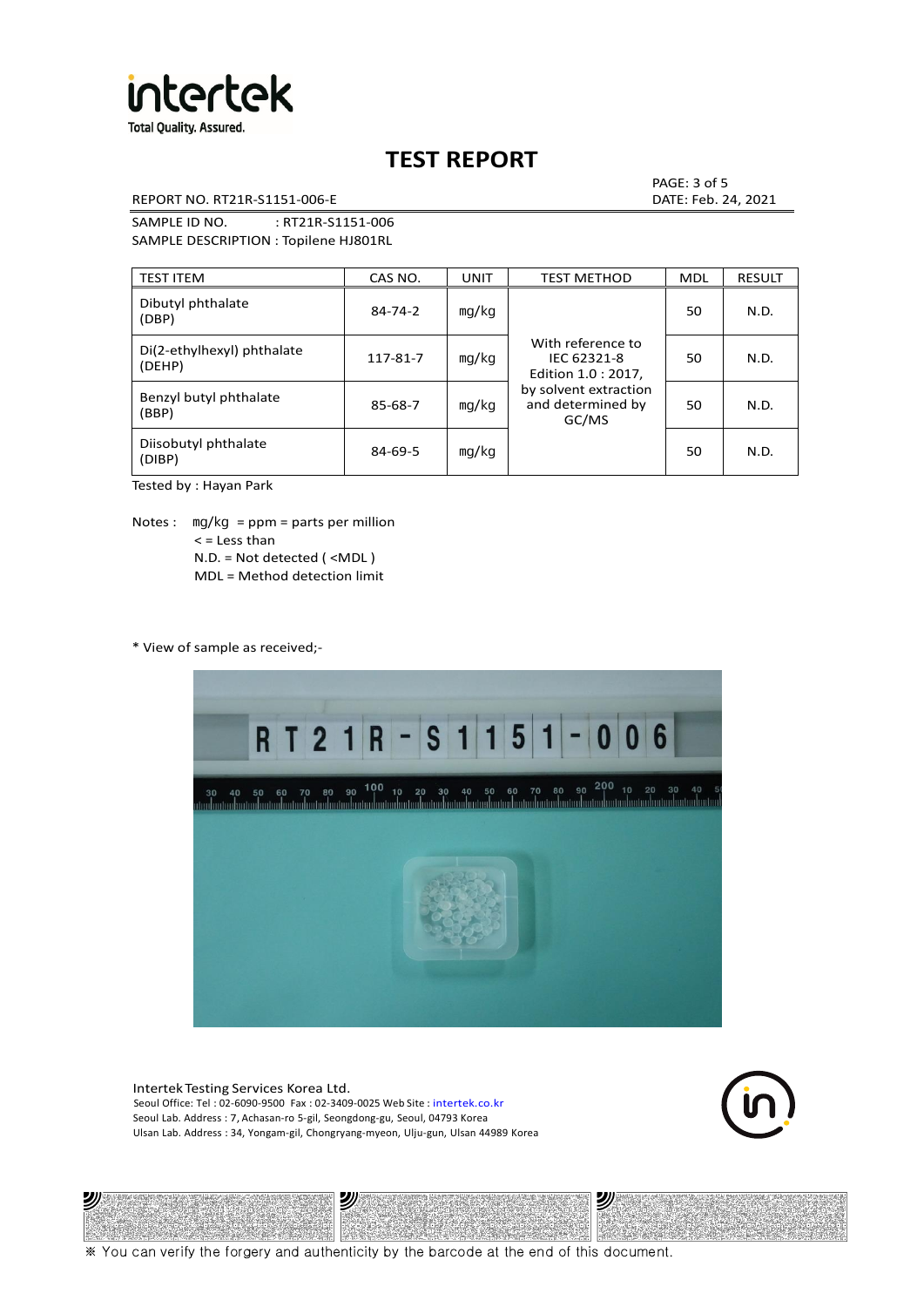

**Total Quality. Assured.** 

# **TEST REPORT**

REPORT NO. RT21R-S1151-006-E DATE: Feb. 24, 2021

PAGE: 4 of 5

SAMPLE ID NO. : RT21R-S1151-006 SAMPLE DESCRIPTION : Topilene HJ801RL



Remarks :<br>\*1 · List of

沙

| ---------<br>1 : List of appropriate acid : |                                                                     |
|---------------------------------------------|---------------------------------------------------------------------|
| Material                                    | Acid added for digestion                                            |
| Polymers                                    | $HNO3$ , HCl, HF, H <sub>2</sub> O <sub>2</sub> , H3BO <sub>3</sub> |
| Metals                                      | $HNO3$ , HCl, HF                                                    |
| Electronics                                 | $HNO3$ , HCl, H <sub>2</sub> O <sub>2</sub> , HBF <sub>4</sub>      |
|                                             |                                                                     |

\*2 : The samples were dissolved totally by pre-conditioning method according to above flow chart.

Intertek Testing Services Korea Ltd. Seoul Office: Tel : 02-6090-9500 Fax : 02-3409-0025 Web Site : intertek.co.kr Seoul Lab. Address : 7, Achasan-ro 5-gil, Seongdong-gu, Seoul, 04793 Korea Ulsan Lab. Address : 34, Yongam-gil, Chongryang-myeon, Ulju-gun, Ulsan 44989 Korea

沙



沙